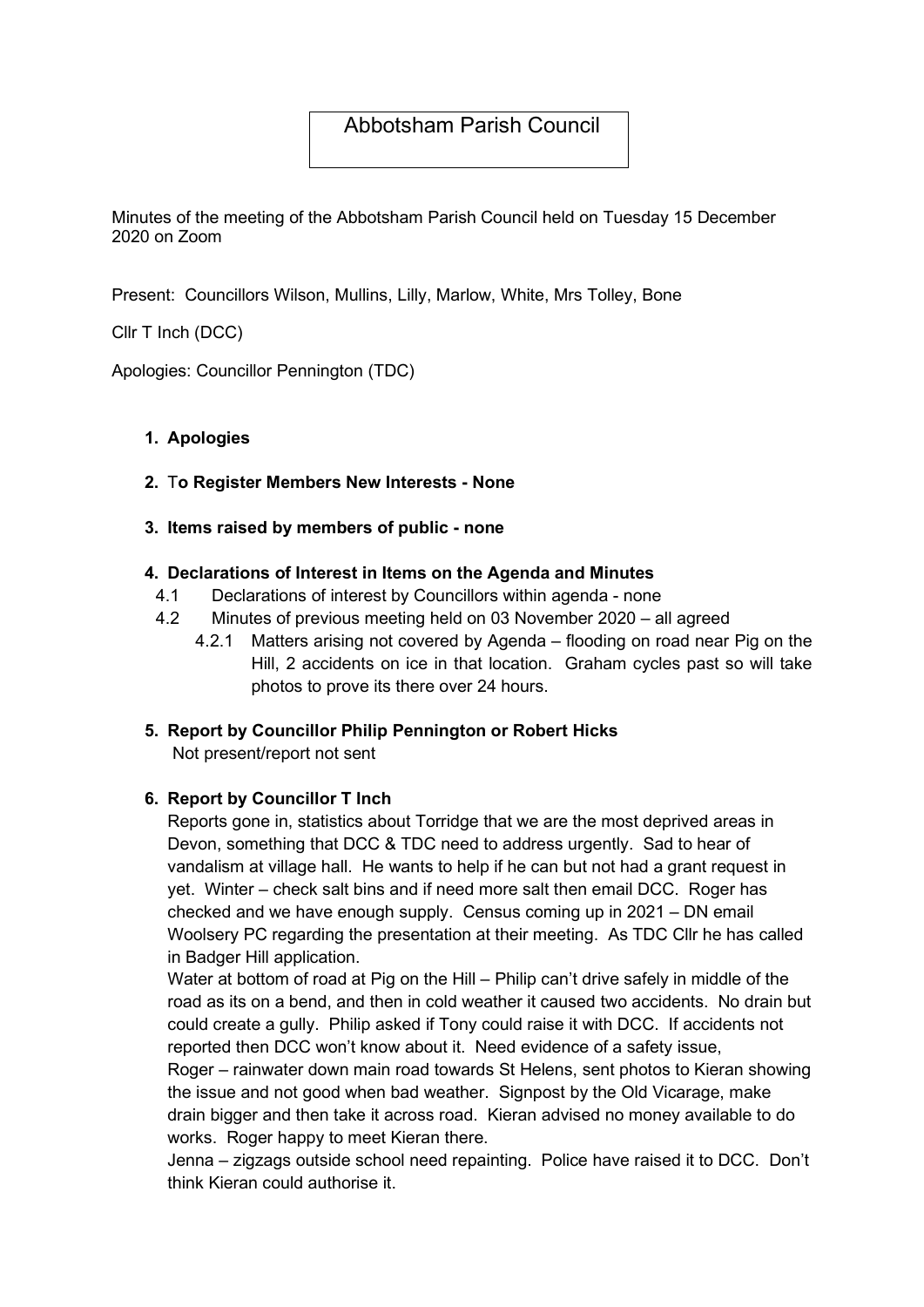#### 7. Planning

1/0926/2020/OUTM - Outline planning application for the erection of up to 290 dwellings, including affordable housing with public open space, landscaping and sustainable drainage system (SuDS) and two vehicular access points from Abbotsham Road. All matters reserved except access, Land North Of Abbotsham Road Abbotsham Bideford Devon EX39 3QP – Philip circulated comments, as follows, The lanes in the Kenwith Valley are the only safe walking routes, in a countryside setting, linking Bideford town with the rural footpath networks in Abbotsham and Northam. The lanes are heavily used by walkers (before, during and after lockdowns), conferring major health benefits. The iconic landscape is enjoyed by many and must be maintained. The proposed development would destroy the ambience of the valley. The site is remote from all local services and employment centres which will mean even more car journeys, almost nowhere is walkable. There were complaints about traffic congestion on the narrow Bideford Abbotsham road as far back as 1894. This proposed development on top of Londonderry, College Park and the land south of the road which is in the development plan will exacerbate an already bad situation. There are regular flooding problem s on the lanes through the Kenwith Valley closing them to walkers not in Wellingtons and sometimes to cars. There are plans to raise the flood defences in Kenwith by 1.5m. This will cause more backing up of water in the valley and more flooding of the lanes. The proposal seeks to open up the Badger Wood Stream to ensure the site is not flooded which will make matters even worse. all agreed. No footpath proposed to link to village. Martin advised that we had a negative report from Kieran regarding the issues we raised.

1/1012/2020/FUL | Change of use of land from agricultural to recreation for the purpose of camping and retrospective works of on site tracks, | The Ultimate Adventure Centre Abbotsham Bideford Devon EX39 5AP – Roger providing it is seasonal, Philip can understand in short term. In view of current situation we understand the need to help business. We would suggest that it is granted for a two year period in view of special circumstances related to impact on hospitality businesses in light of Covid.

1/0947/2020/OUTM - Outline application with all matters reserved except access for the development of up to 200 dwellings with associated work, Land At Grid Reference 242647 125879 Clovelly Road Bideford Devon – Martin feels too many houses for the size of the site. Roger concern regarding access onto Clovelly Road with 2 mini roundabouts (at previous). Now only one access, no mini roundabout. Splays not big enough (own transport report), speed limit is 40mph, should be change to 30mph. Philip – footpath still going across link road, should be a bridge over link road to link to other footpaths to get onto SW coast path. Got to put housing anywhere that patch of land is a sensible place to put it. Sustainable location to shops/transport links. Would suggest a footbridge over the link road. Roger – concern about the development on opposite side of road, impact on local road network. Sharon – concern with traffic, 30mph limit hope it would be implemented. Real concern over traffic volume onto Clovelly Road entering and leaving the new estate, cumulative impact of all other developments, existing and proposed.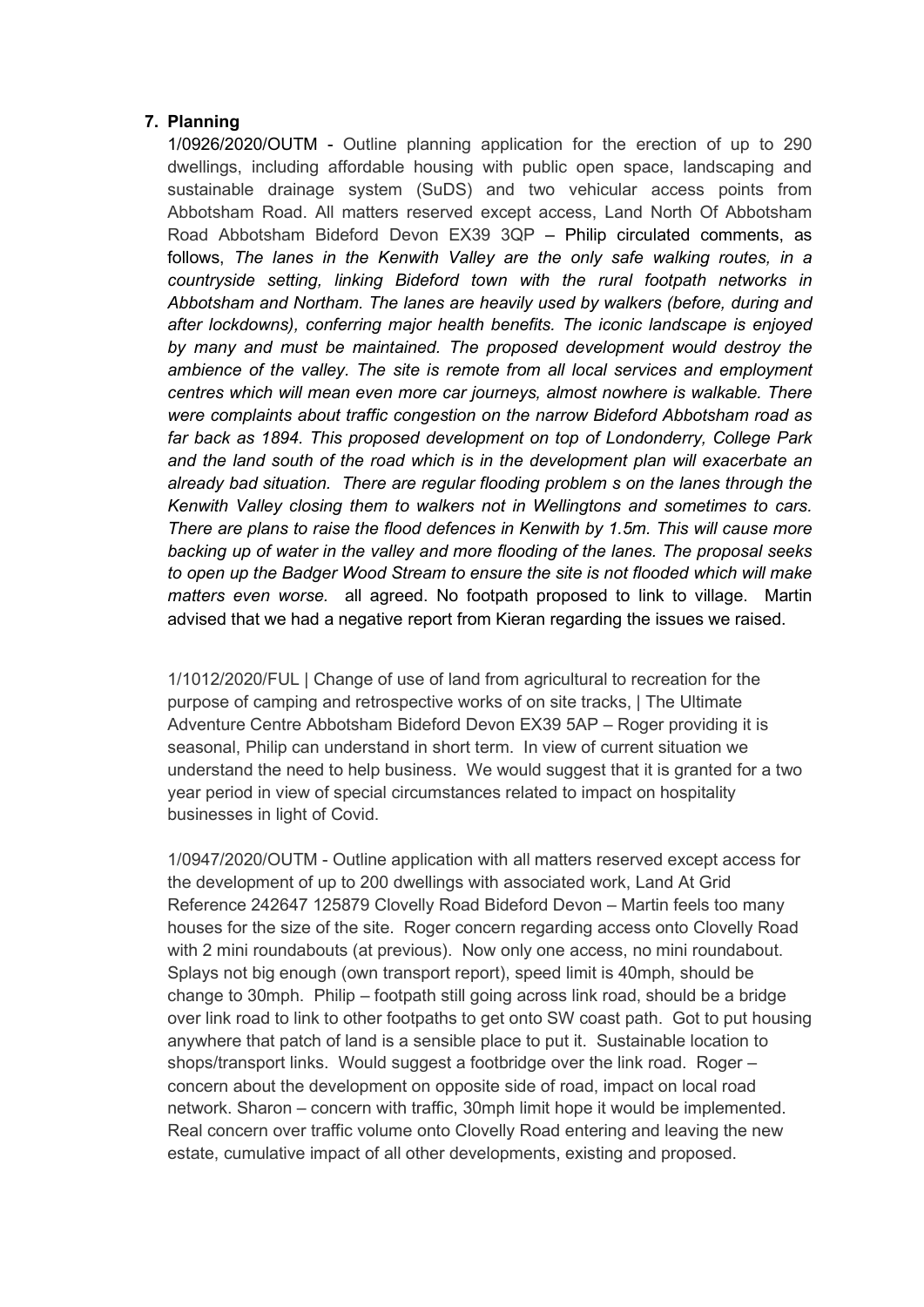1/1046/2020/DIS - Discharge of condition 5 and 6 of planning permission, Arboricultural Impact and Landscape proposals 1/0634/2016/FULM, Kenwith Castle, Abbotsham – Philip superb layout, sensible planting looks as good as you can get. Hugh, whats going to happen to tidying and managing of water from stream. No objections, happy with layout.

1/1096/2020/FUL – Alterations to farmhouse, Greencliff, Abbotsham – Martin, generally good application, removal of upvc and replace with timber. Is west side visible from SW coastpath. Less obtrusive than the barns. Being dealt with in sensible way - support

1/1097/2020/LBC – Alterations to farmhouse, Greencliff, Abbotsham

1/0680/2020/FUL - Change of use from a multi-use building (Class D2) to a single holiday let, installation of windows and external staircase leading to timber deck with glass balustrade, Duckhaven Stud, Cornborough Road, Westward Ho! - Withdrawn

# 8. Clerks Report

- 8.1 Defibrillators Jenna had first aid course. Defib not registered so it needs to be done in order for ambulance trust know its there. Jenna will find out how to register, it will then be checked monthly by NHS
- 8.2 Highway issues covered in Cllr Inch section

### 9. Chairs Report

- 9.1 Bus stop swap shop very good, someone has put dvds/video in it tonight. Oficially write to Mickey to thank him. (The Chantry EX39 5BA)
- 9.2 Village hall damage Excess is £100 and insurance won't go up next year, but will need enclosure and will need funding
- 9.3 Rural broadband did everyone receive leaflet on Airband, Hugh advised many have registered interest in Kenwith. Major issue – Kenwith Castle have moved onto business account which has improved internet. Fibre runs to business not to residents.
- 9.4 VIPS maintenance around the village Mickey been sweeping leaves, nothing else reported, Roger has been raking back bits to allow better drainage with gullies
- 9.5 Village Grass cutting 2021/2022 Tivoli not doing it next year, we need another company to do it. Do Bideford or Northam have capacity. Contact Heather Blackburn and clerk at Northam to find out if any capacity

# 10. Finance

10.1 Grants

10.1.1 Grants in 2020/21 – Maybe something from Village Hall 10.1.2 Grants in 2021/22

10.2 Precept 2021/22 – advised that keeping precept the same may mean increase in individual council tax bill

#### 11. Correspondence

11.1 Round Robin Items – emails sent – Avian flu, Devon Carbon